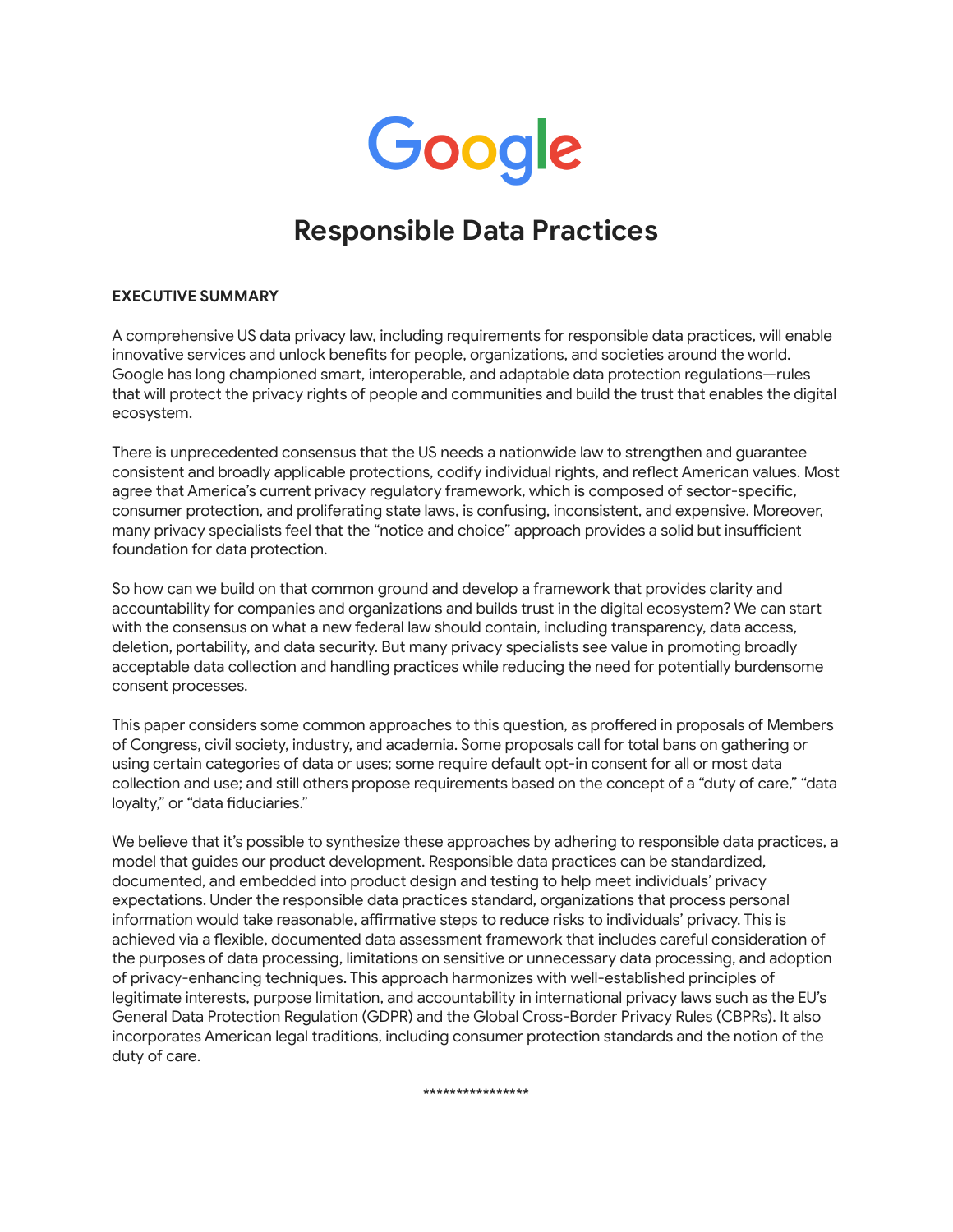Unlike most of the world's leading economies, the US does not have a national comprehensive data protection or consumer privacy law. Though there are important and effective information and privacy protections built into existing federal sectoral privacy laws, consumer protection laws, state laws, and common law, 1 the US should codify and strengthen consistent protections and individual rights based on universal privacy principles. 2

We are not alone in this thinking: government entities, industry, civil society, media, and the American people agree that Congress should demonstrate global leadership by passing a law that provides privacy protections for personal information, while enabling responsible innovation, cross-border data flows, and economic growth.<sup>3</sup> Consensus extends beyond the need for a federal law. Experts across political ideologies agree that a federal privacy law should go beyond sole reliance on "notice and choice" as the basis for privacy protection, and towards a more nuanced framework that includes other protections to promote sound privacy practices. 4

The level and scope of this agreement may be surprising to observers, given that much of the discussion has focused on roadblocks and differences of opinion, specifically relating to the law's scope, coverage, and enforcement. Those are important challenges where thoughtful compromise will be essential. We focus here on how regulation can best strengthen and clarify privacy protections, reduce consent burdens imposed on individuals, and encourage companies to align on and implement best practices. Such regulation should achieve three fundamental objectives:

<sup>1</sup> *See, e.g.*, Children's Online Privacy Protection Act, 15 U.S.C. §§ 6501-6506; Health Insurance Portability and Accountability Act, Pub. L. No. 191, 110 Stat. 1936; 201 Mass. Code Regs. 17.01-17.05 (data security standards).

<sup>2</sup> Google called for the passage of comprehensive privacy legislation over a decade ago. *See* Google, Inc., Comment letter to the Department of Commerce on Commercial Data Privacy and Innovation in the Internet Economy: A Dynamic Policy Framework (2011) (No. 101214614–0614–01),

[https://www.ntia.doc.gov/files/ntia/comments/101214614-0614-01/attachments/FINALCommentsonDepartmentofCommercePrivac](https://www.ntia.doc.gov/files/ntia/comments/101214614-0614-01/attachments/FINALCommentsonDepartmentofCommercePrivacyGreenPaper%20(3).pdf) [yGreenPaper%20\(3\).pdf;](https://www.ntia.doc.gov/files/ntia/comments/101214614-0614-01/attachments/FINALCommentsonDepartmentofCommercePrivacyGreenPaper%20(3).pdf) Google, Inc., Comment letter to the Department of Commerce on Information Privacy and Innovation in the Internet Economy (June 14, 2010) (No. 100402174-0175-01). And in more recent years, support for such a law has grown. *See, e.g.*, Prepared Statement of the Federal Trade Commission: Oversight of the Federal Trade Commission (May 8, 2019),

[https://www.ftc.gov/system/files/documents/public\\_statements/1519212/p180101\\_house\\_ec\\_oversight\\_testimony\\_may\\_8\\_2019.pdf;](https://www.ftc.gov/system/files/documents/public_statements/1519212/p180101_house_ec_oversight_testimony_may_8_2019.pdf) Letter from the US Chamber of Congress to Members of the US Congress, Coalition Letter on National Privacy Legislation (Jan. 13, 2022), <https://www.uschamber.com/technology/data-privacy/coalition-letter-on-national-privacy-legislation>; Eric Null, *We Should Protect Children's Privacy through a Comprehensive Federal Privacy and Civil Rights Bill*, Center for Democracy & Technology (Mar. 22, 2022),

[https://cdt.org/insights/we-should-protect-childrens-privacy-through-a-comprehensive-federal-privacy-and-civil-rights-bill/;](https://cdt.org/insights/we-should-protect-childrens-privacy-through-a-comprehensive-federal-privacy-and-civil-rights-bill/) Editorial, *Opinion: Enough failures. We need a federal privacy law.*, Wash. Post, Mar. 30, 2022,

<https://www.washingtonpost.com/opinions/2022/03/30/congress-must-pass-federal-privacy-law/>); Sam Sabin, *States Are Moving* on Privacy Bills. Over 4 in 5 voters Want Congress to Prioritize Protection of Online Data, Morning Consult (Apr. 27, 2021), <https://www.washingtonpost.com/opinions/2022/03/30/congress-must-pass-federal-privacy-law/> ("As more states introduce and consider their own data privacy bills, public support for Congress to pass a national standard is holding strong, with 83 percent of voters saying it should be a 'top' or 'important, but lower' congressional priority this year.").

<sup>3</sup> The flow of information now contributes more to GDP growth than the flow of goods. *See* McKinsey Global Institute, Digital Globalization: The New Era of Global Flows, 73 (2016).

<sup>4</sup> *See, e.g.*, Lina M. Kahn, Chair, Fed. Trade Comm'n, Remarks Delivered at IAPP Global Privacy Summit 2022 Wash. D.C. (Apr. 11, 2022) ("I am concerned that present market realities may render the 'notice and consent' paradigm outdated and insufficient."); Christine S. Wilson, Comm'r, Fed. Trade Comm'n, The Role of the Fed. Trade Comm'n in Privacy and Beyond: A Fireside Chat with Comm'rs Rebecca Kelly Slaughter and Christine S. Wilson (Oct. 28, 2019) ("I don't think transparency is the beginning and the end of federal privacy legislation. And I agree with Becca that notice and choice, if at all, has a use only in pretty limited applications."); Rebecca Kelly Slaughter, Comm'r, Fed. Trade Comm'n, FTC Hearing #12: The FTC's Approach to Consumer Privacy (Apr. 10, 2019) (discussing the limitations of the "notice and consent" framework and advocating for solutions that "do not place all or even most of the burden on the consumer"); Claire Park, *How "Notice and Consent" Fails to Protect Our Privacy*, New America (Mar. 23, 2020), <https://www.newamerica.org/oti/blog/how-notice-and-consent-fails-to-protect-our-privacy/> ("Adopting explicit use restrictions for data, as well as defining the rights of users over their own data, will protect privacy better than the current notice and consent framework does. Transparency alone is insufficient."); Daniel J. Solove, *Introduction: Privacy Self-Management and the Consent Dilemma*, 126 Harv. L. Rev. 1879, 1880 (2013) ("Although privacy self-management is certainly a laudable and necessary component of any regulatory regime, I contend that it is being tasked with doing work beyond its capabilities.").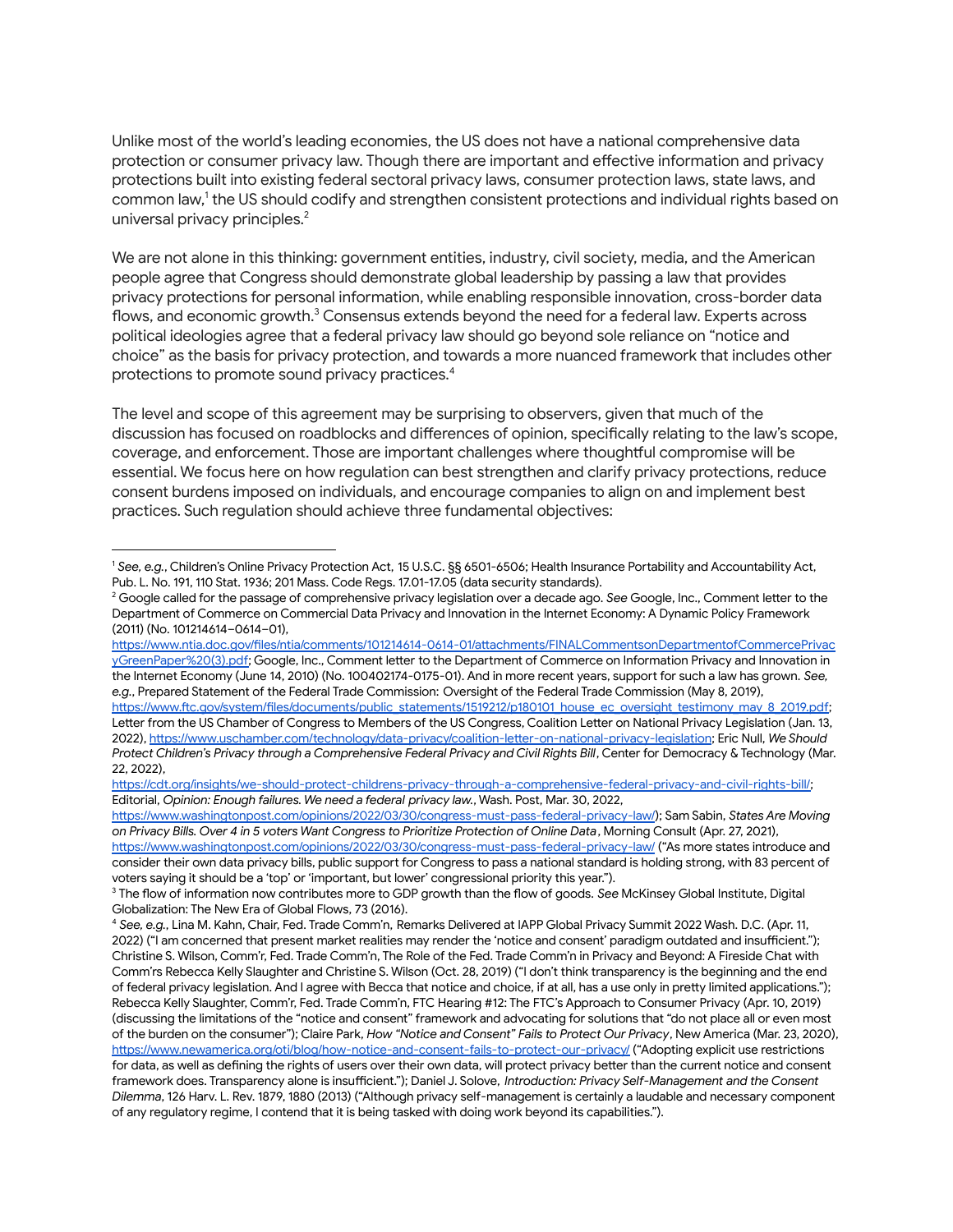- First, it should set an appropriate baseline standard of protection that all businesses and organizations that process personal information must meet, guaranteeing substantive privacy rights where there is broad consensus, such as transparency, control, security, data access, deletion, and portability.
- Second, the law should go beyond those substantive baseline standards by holding organizations accountable to embed sound privacy practices into their operations and innovate on the development of new privacy techniques and technologies. The law should make organizations responsible for proactive consideration of privacy issues, rather than relying solely on individual notice and choice.
- Third, while the rules should be clear and predictable, the law should be principles-based to recognize how technology may improve and best practices may evolve. No one wants to have to go back to Congress in a few years needing a new law.

This paper first examines three approaches to privacy and data protection regulation found in US legislative proposals: (1) categorical prohibitions on certain types of data processing; (2) default opt-in consent; and (3) concepts of "duty of care," "data loyalty," or "data fiduciaries." We then consider the approach of responsible data practices, which synthesizes key insights from each of these concepts and other leading international data protection standards. We conclude with a discussion of how one might operationalize the concept of responsible data practices.

### *Prohibition on Processing of Specific Categories of Personal Information or Activities*

To protect individuals by default, some proposals would simply prohibit the processing of specific categories of personal information (e.g., sensitive information such as biometrics) or types of data processing activity (e.g., third-party tracking). The simplicity and clarity of a "red line" approach to data processing can be appealing; individuals and businesses would have certainty on what data processing was and wasn't allowed, and by removing individual choice in certain instances, individuals would be protected from harm without having to consider default settings or put the burden on individuals to make informed choices.

However, outright prohibitions are a very blunt tool and difficult to wield with the precision needed to protect consumers against misuse of data while enabling individually and socially beneficial uses. Prohibitions must be simultaneously broad enough to safeguard against specific harms and narrow enough to avoid significant opportunity costs, such as chilling innovation or cutting off access to beneficial services. For example, DNA profiles are incredibly sensitive and pose significant risk to individuals if they are misused or mishandled, but a ban on processing of genetic information would make impossible services that people value, like the cutting-edge exploration of personalized medicine that has the potential to save millions of lives. Outright bans also limit the kind of consumer autonomy and options strongly protected by American legal traditions. Full prohibitions on types of processing could also undermine explorations of the benefits and harms of the processing. Consider pharmaceutical trials: we don't prohibit the use of a proposed new drug; we allow testing with a small group of people to assess whether a drug is safe and effective, with appropriate guardrails in place to minimize risk.

Outright bans may be appropriate for narrow cases of clearly egregious, undeniably harmful practices, such as use of personal information to unlawfully discriminate against a protected class. But this kind of exception usefully proves the rule: a prohibition on processing specific categories of personal information or activities should be wielded as a scalpel, not as the foundation of a privacy regulatory framework.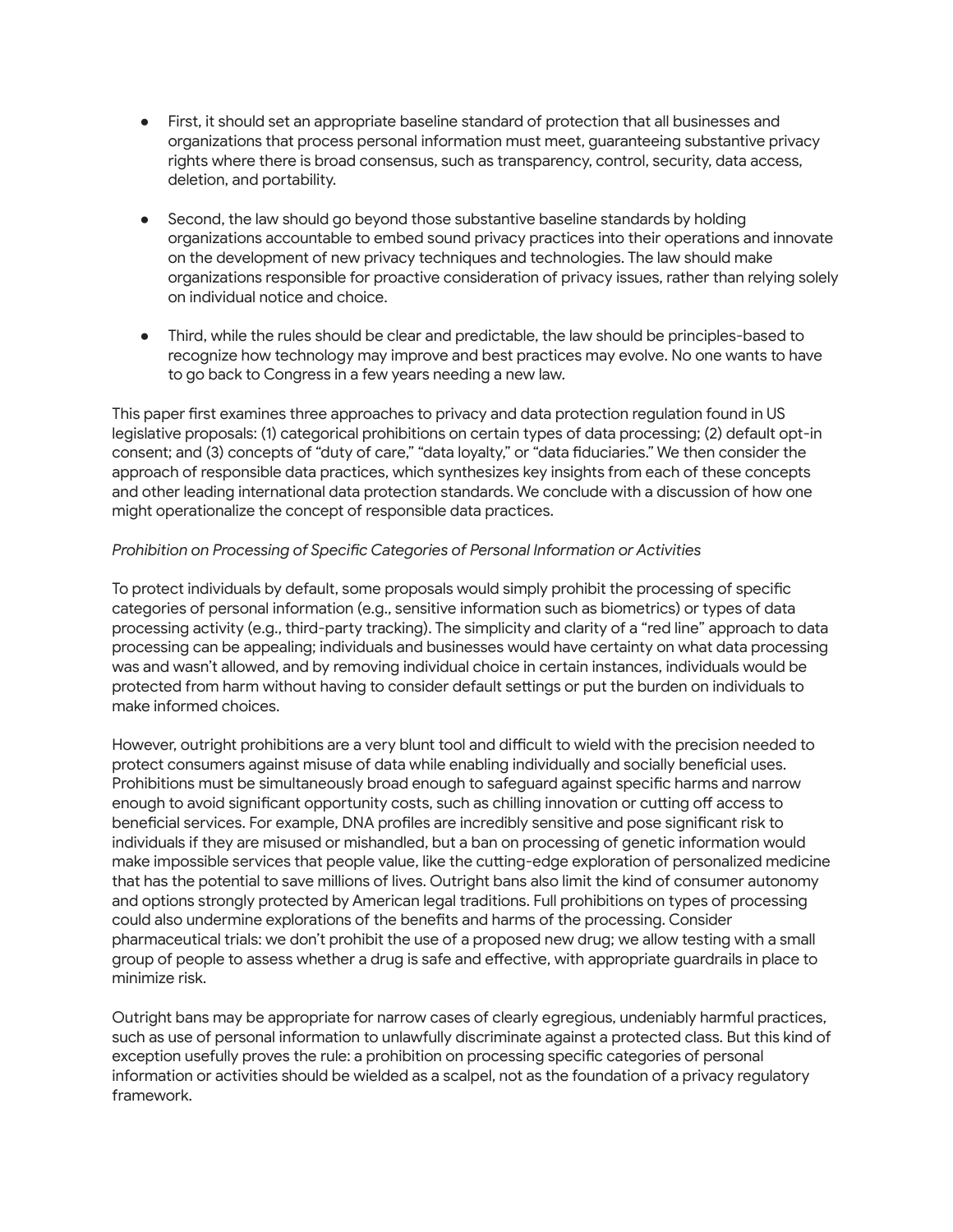## *Default Opt-In Consent for All or Most Personal Information Collection and Use*

Another possible approach is requiring affirmative prior consent for all or most personal information processing. An "all opt-in" approach avoids some downsides of a categorical prohibition, and purports to provide people with control. Most experts agree, however, that an opt-in default standard for all or most data processing does not work in practice. For example, it doesn't account for processing necessary to make products work and ensure they are secure and reliable. Even laws known for their high standard of opt-in consent, like the EU's GDPR, include six bases for processing,<sup>5</sup> like internal operations, fulfilling contracts, or pursuing "legitimate interests." 6

People generally expect their personal information to be used to provide and improve the services they are using, and for other purposes that are generally considered benign or reasonable in light of their relationship with the organization. Asking people to separately consent to every processing activity heightens the burden on individuals, putting the onus on them to read and understand the implications of hundreds of separate consents, many of which will have only trivial effects. This can have the perverse effect of "'consent fatigue," which some say can lead to "desensitization" in which people click "agree" to everything without paying attention. $^7$ 

Organizations should provide meaningful, easy-to-use mechanisms for individuals to control how personal information is collected and used, including the opportunity to object to processing where feasible in the context of the service. Focusing consent provisions on situations that involve more significant risks because of the sensitivity of the activity (e.g., sale of personal information to a data broker) would allow individuals to focus on making informed choices in those specific instances.

Similar to a prohibition-based approach, an opt-in consent standard should be an aspect of a data protection law, not the foundation for all data processing.

### *"Duty of Care, "Data Loyalty," or "Data Fiduciaries"*

Some have proposed a "duty of care" standard for data protection, placing an enforceable duty on a business to identify and mitigate foreseeable harms that can result from its products or services. This approach has roots in Anglo-American law, which has increasingly expanded protection against harmful conduct even without a contractual relationship between a business and an injured party. $^8$  The duty of care regime, exercised through the negligence standard in tort law, has been applied to a wide variety of contexts and conduct.

[https://ico.org.uk/for-organisations/guide-to-data-protection/guide-to-the-general-data-protection-regulation-gdpr/lawful-basis](https://ico.org.uk/for-organisations/guide-to-data-protection/guide-to-the-general-data-protection-regulation-gdpr/lawful-basis-for-processing/legitimate-interests/)[for-processing/legitimate-interests/.](https://ico.org.uk/for-organisations/guide-to-data-protection/guide-to-the-general-data-protection-regulation-gdpr/lawful-basis-for-processing/legitimate-interests/)

<https://script-ed.org/wp-content/uploads/2016/07/7-1-Lundblad.pdf>.

<sup>5</sup> GDPR art. 6(1)(a)-(f) (identifying six lawful bases for processing: 1) consent of the data subject, 2) when necessary for the performance of a contract to which the data subject is a party, 3) compliance with a legal obligation, 4) when necessary to protect the vital interests of the data subject or another natural person, 5) when necessary for the performance of a task carried out in the public interest or to exercise official authority vested in the controller, and 6) when necessary for the purposes of the legitimate interests pursued by the controller).

<sup>6</sup> The controller's legitimate interests provide a lawful basis for processing only where the interests or the fundamental rights and freedoms of the data subject are not overriding, taking into consideration the reasonable expectations of data subjects based on their relationship with the controller. *See* GDPR rec. 47. Legitimate interests (which also serve as a lawful basis for data processing under UK law) are likely to be the most appropriate where the controller seeks to use data subjects' data in ways that the data subjects would reasonably expect and which have a minimal privacy impact, or where there is a compelling justification for the processing. *See* Legitimate Interests, UK Information Commissioner's Office,

<sup>7</sup> Nicklas Lundblad & Betsy Masiello, *Opt-in Dystopias*, 7 SCRIPTed 155, 163 (2010),

<sup>&</sup>lt;sup>8</sup> See generally MacPherson v. Buick Motor Co., 217 N.Y. 382 (1916); Fowler v. Harper, Fleming James., Jr. & Oscar S. Gray, Harper, James and Gray on Torts § 12.3 (3d ed. 2021-4 Cum. Supp. 2006-2008); Percy H. Winfield, *The History of Negligence in the Law of Torts*, 42 L. Q. Rev. 184 (1926).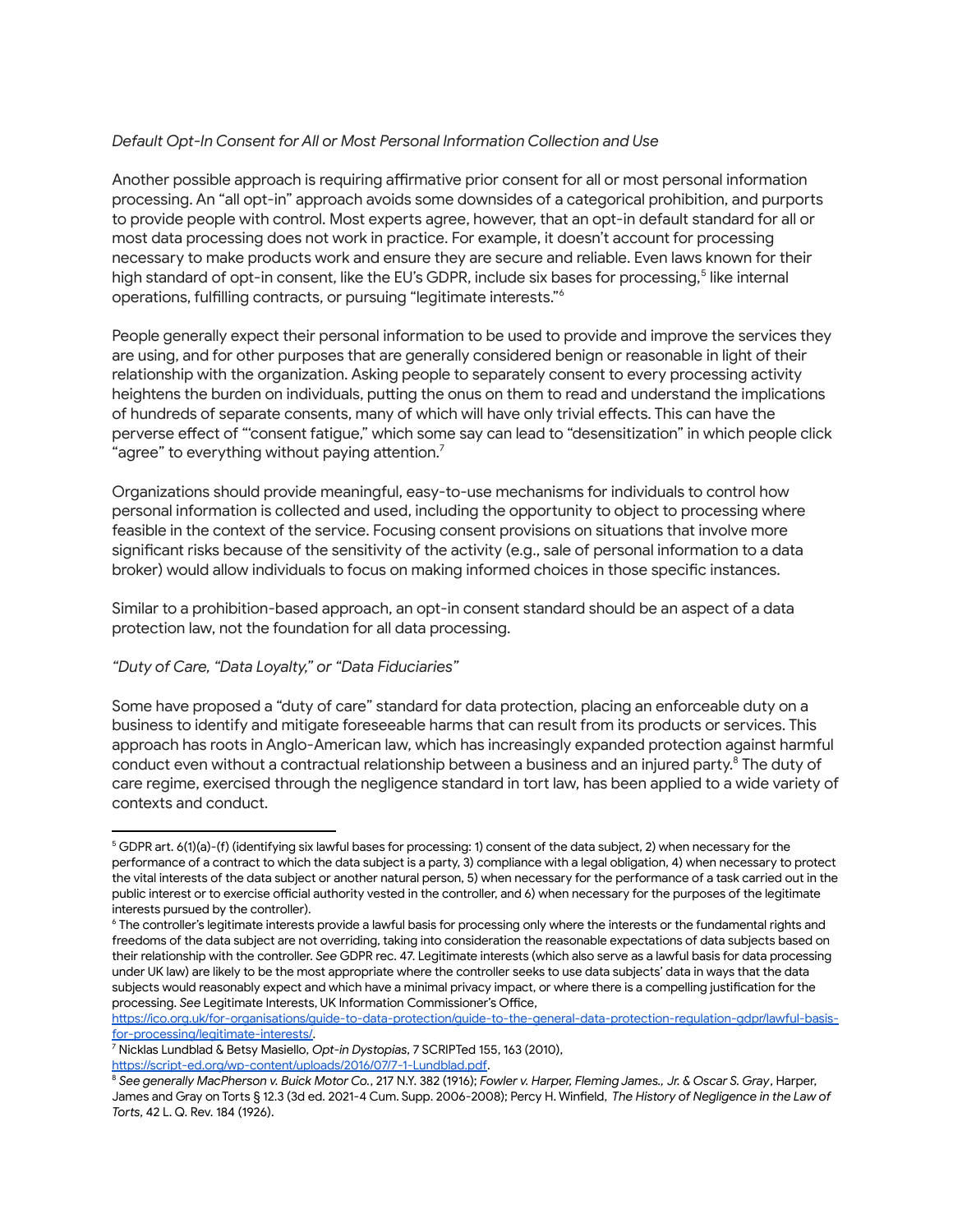While expanding a duty of care may sound appealing in terms of shifting responsibility for protecting privacy from individuals to organizations, it has not proven to be a useful model for a general privacy law (apart from the requirement of reasonable data security safeguards—which is similar to a negligence standard). The principal objection to using negligence law as a basis for privacy is the difficulty in identifying harms in the privacy space. $^{\circ}$  Negligence claims are generally focused on concrete, tangible harms like physical injury or financial loss. Privacy claims can allege violations of individual rights that are often hard to define in terms of tangible harm, like incursions into autonomy or loss of control. As Danielle Citron and Daniel Solove observed, privacy harms "often involve future uses of personal data that vary widely" and are difficult to predict or quantify. $^{10}$ 

The "duty of loyalty" or "fiduciary duty" concept is a related approach that comes out of the special relationships individuals have with trusted providers like lawyers, trustees, or certain financial managers, where individuals place trust in an expert to manage some aspect of their affairs. <sup>11</sup> Some scholars, most notably Woody Hartzog and Neil Richards, have proposed using "data loyalty" to shift responsibility in privacy law, altering the relationships between individuals and organizations, and requiring organizations to act solely in the interests of individuals.<sup>12</sup>

The concept has proven better suited for the one-to-one context, in which an expert provider has a specific relationship with an individual and can assess their best interests, than for modern commercial interactions. In today's economy, consumers interact at arm's length with organizations that must balance individual interests and collective benefits to other users, as well the interests of an ecosystem of merchants, content creators, rivals, and more.<sup>13</sup>

#### *Responsible Data Practices*

The above approaches aim at expanding organizations' responsibility for establishing a base level of privacy protection. But all have issues that limit their utility as a general solution for US privacy law that can be easily understood, broadly applied, and support continued innovation. The principle of responsible data practices draws on these concepts, while minimizing their limitations. Responsible data practices also echoes the risk-based model that provides the foundation for global privacy frameworks like the GDPR and the Global CBPRs. 14

<sup>10</sup> *See id.* at 793. <sup>9</sup> *See* Danielle Keats Citron & Daniel J. Solove, *Privacy Harms*, 102 B.U. L. Rev. 793, 816 (2022). In addition, while negligence makes sense as a standard applicable to unintentional conduct that causes harm (such as lax security practices that cause unauthorized access and misuse of sensitive personal information), it is a poor fit for intended actions, such as the sale of data to a data broker.

<sup>11</sup> *See, e.g.*, Lauren Henry Scholz, *Fiduciary Boilerplate: Locating Fiduciary Relationships in Information Age Consumer Transactions*, 46 J. Corp. L. 143, 144-45 (2020) (arguing that "consumer transactions in the information age should create fiduciary relationships between consumer and company" such that "companies would have fiduciary duties to consumers that consumers cannot waive, regardless of boilerplate's text"); Jack M. Balkin, *Information Fiduciaries and the First Amendment*, 49 U.C. Davis L. Rev. 1183, 1209 (2016) ("An information fiduciary is a person or business who, because of their relationship with another, has taken on special duties with respect to the information they obtain in the course of the relationship.").

<sup>12</sup> *See* Neil Richards & Woodrow Hartzog, *A Duty of Loyalty for Privacy Law*, 99 Wash. U. L. Rev. 961, 967 (2020) (arguing for the duty of loyalty as a better approach than a notice and choice model); Jack M. Balkin & Jonathan Zittrain, A Grand Bargain to Make Tech Companies Trustworthy, The Atlantic (Oct. 3, 2016),

<https://www.theatlantic.com/technology/archive/2016/10/information-fiduciary/502346/> (arguing for fiduciary obligations for online service providers ); Jack M. Balkin, *Information Fiduciaries and the First Amendment*, 49 U.C. Davis L. Rev. 1183, 1186 (2016) (arguing that many online service providers and cloud companies that collect, analyze, use, sell, and distribute personal information are information fiduciaries).

<sup>&</sup>lt;sup>14</sup> See Cross-Border Privacy Rules System, <http://cbprs.org/>. <sup>13</sup> *See, e.g.*, Alessandro Acquisti et al., *The Economics of Privacy*, 54 J. Econ. Literature 442, 462 (2016) (explaining that "the economic consequences of less privacy and more information sharing for the parties involved (the data subject and the actual or potential data holder) can in some cases be welfare enhancing, while, in others, welfare diminishing," and noting that "in choosing the balance between sharing or hiding personal information (and in choosing the balance between exploiting or protecting individuals' data), both individuals and organizations face complex, often ambiguous, and sometimes intangible trade-offs").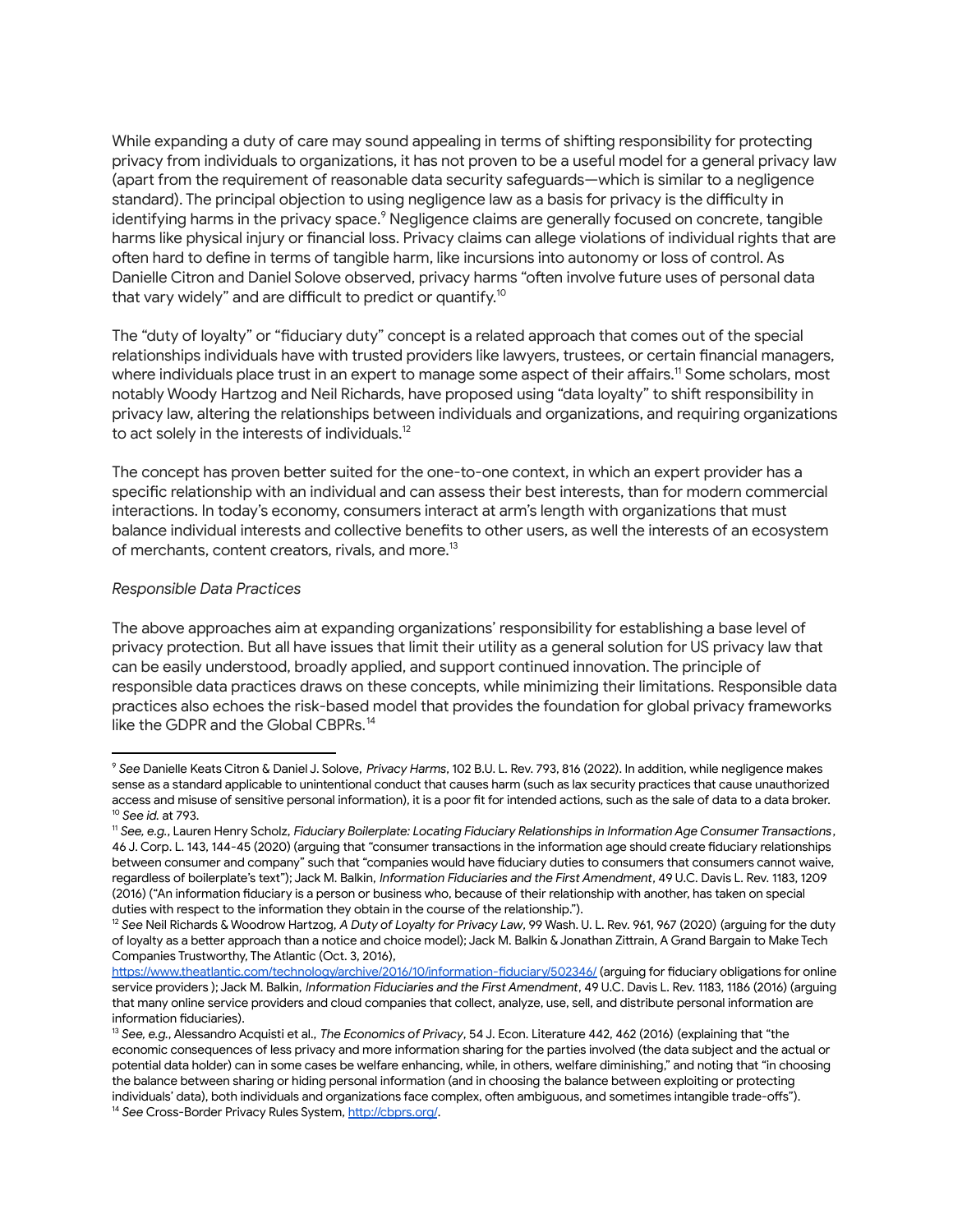As described above, the GDPR requires opt-in consent for specific processing activities, but provides a number of legal bases on which organizations can rely when processing personal information. Specifically, the GDPR permits data processing for purposes that are not incompatible with the individual's rights and interests, <sup>15</sup> and where "processing is necessary for the purposes of the legitimate interests pursued by the controller."<sup>16</sup> This "legitimate interests" test allows organizations to process personal information for purposes like research and development and product improvement. The legitimate interest basis for data processing appropriately bounds the processing of personal information in ways people expect in the context of a service, without requiring a specific consent for more typical, expected uses like product improvement or basic analytics. In contrast, the GDPR requires opt-in consent only in limited, higher-risk circumstances, helping to combat "consent fatigue."

The CBPR system requires organizations to be accountable for compliance with the program requirements by documenting their privacy practices and being able to demonstrate to an expert, independent authority that their data processing does not pose undue risk to individuals. This accountability principle is the linchpin of ensuring that organizations do their work, but doesn't prescribe the specific manner in which the work must be done.

The notion of responsible data practices should also be familiar under American legal standards, as it requires organizations to engage in a process of understanding and attempting to mitigate the risks posed by the processing of personal information. It thus has similarities to the legal tradition of the duty of care, and the proposals from Senator Schatz $^{\textrm{\text{17}}}$  and Senator Cantwell. $^{\textrm{\text{18}}}$ 

Requiring reasonable data practices would mean requiring organizations to **take reasonable steps to identify the relevant interests and risks involved in the processing of personal information, implement a program or plan designed to minimize those risks consistent with the context of the applicable services, and document this process as part of an overall privacy assessment to enable accountability**. This responsible data practices concept can promote a private-by-design approach that furthers the substantive requirements of a comprehensive privacy law, including obligations of transparency, control, access, deletion, portability, and data security.

### *Operationalizing Responsible Data Practices*

All organizations should take reasonable steps to understand the relevant interests and risks involved in their data processing operations. This includes individual and collective interests, including free expression, interoperability of services, service efficiency and reliability, etc. This process can be quite simple for organizations that have limited or standardized processing of personal information, or more complex for those that operate a range of services for large numbers of users. Organizations should then take reasonable steps to review the purposes and means of processing and identify what steps it can take to address and reduce related privacy risks.

This process should be familiar to those operating under international regimes like the GDPR, and should be made simple for smaller companies. This process is often referred to as a data protection assessment

<sup>17</sup> Senator Brian Schatz, Data Care Act of 2021, S. 919, 117th Cong. (2021), <https://www.congress.gov/bill/117th-congress/senate-bill/919>.

 $15$  GDPR art.  $5(h)$ .

<sup>&</sup>lt;sup>16</sup> GDPR art. 6(1)(f). See also, Centre for Information Policy Leadership, How the "Legitimate Interests" Ground for Processing Enables Responsible Data Use and Innovation, July 2021,

[https://www.informationpolicycentre.com/uploads/5/7/1/0/57104281/cipl\\_white\\_paper\\_-\\_how\\_the\\_legitimate\\_interests\\_ground\\_for\\_](https://www.informationpolicycentre.com/uploads/5/7/1/0/57104281/cipl_white_paper_-_how_the_legitimate_interests_ground_for_processing_enables_responsible_data_use_and_innovation__1_july_2021_.pdf) processing\_enables\_responsible\_data\_use\_and\_innovation\_1\_july\_2021\_.pdf.

<sup>&</sup>lt;sup>18</sup> Senator Maria Cantwell, Consumer Online Privacy Rights Act, S. 2968, 116th Cong. (2019), [https://www.congress.gov/bill/116th-congress/senate-bill/2968.](https://www.congress.gov/bill/116th-congress/senate-bill/2968)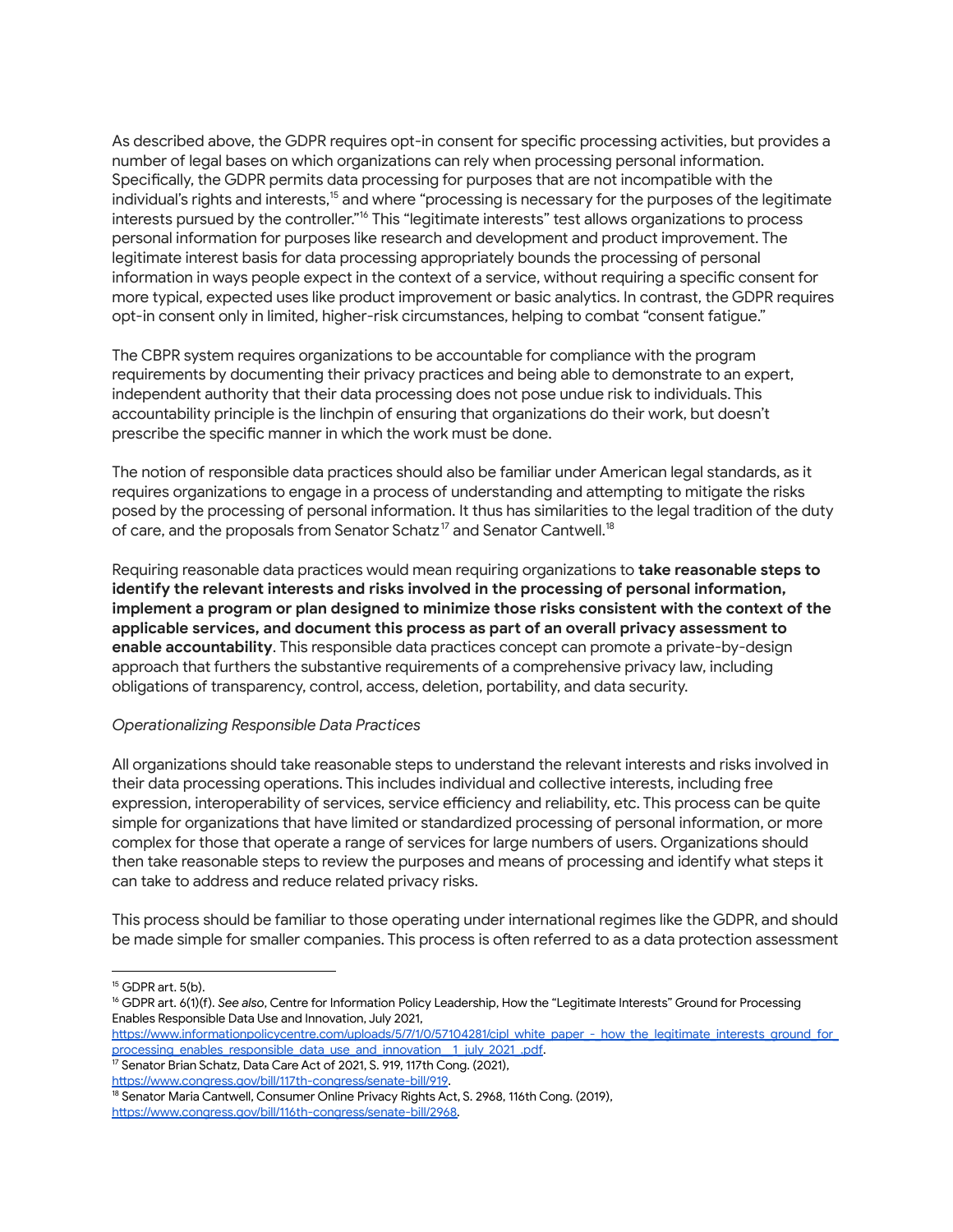and is a bedrock of accountability under many existing data protection laws. A privacy assessment allows a regulator to hold an organization accountable if violations or problems occur, without having to approve processing in advance or impose other procedural hurdles that limit flexibility and innovation. A key notion here is that the assessment should be a *reasonable* attempt to address risks. It does not require that an organization got it perfectly right in hindsight, but rather that, in the aggregate, it had reasonable systems and processes in place.

Reasonable privacy practices recognize that there are an infinite variety of processing activities and organizations—from big tech companies to small retail outlets. Each organization should assess its own context for its data processing. Organizations and industries can standardize this process for typical data uses, and regulators and experts can help to define both interests and potential harms through guidance.

One way of minimizing risk is via "data minimization," limiting the purposes and means of collection, use, and disclosure of individuals' personal information to what is reasonably necessary and proportionate to provide the service or product, or is otherwise consistent with the context of an individual's relationship with the data controller. 19

What might this look like in practice? First, where feasible, organizations should strive to use less identifying information, including taking approaches like use of pseudonymous or de-identified information. Second, organizations should avoid or limit processing of inherently sensitive or higher risk personal information (e.g., health information or biometrics) where less sensitive information can be used while providing the same level of functionality and security.

Organizations should, where possible, also leverage privacy-preserving technologies (PPTs)<sup>20</sup> that can enable them to offer services, features, and goods with higher levels of privacy. Going beyond "private by design" to "private by innovation," techniques like federated learning and federated analytics allow organizations to leverage the benefits of learning from real-world interactions with individuals without actually collecting user data, enabling more accurate and robust applications while minimizing data collection and potential risks.

We applaud Senators Cortez-Masto's and Fischer's leadership on this issue with their bipartisan legislation,<sup>21</sup> and the US-UK International Grand Challenges on Democracy-Affirming Technologies<sup>22</sup> that would support state-of-the-art PPTs and promote their responsible use. Further investments from Congress and others will enable research into techniques and protocols to enable effective and beneficial uses of personal information while protecting personal information.

#### **\*\*\*\*\*\*\*\*\*\***

[https://www.congress.gov/117/bills/s224/BILLS-117s224is.pd](https://www.congress.gov/117/bills/s224/BILLS-117s224is.pdf)f.

<sup>&</sup>lt;sup>19</sup> A data controller determines the purposes and means of processing data—what data to collect and how to process it. GDPR, art. 4. *See also* Controllers and Processors, Information Commissioner's Office,

[https://ico.org.uk/for-organisations/guide-to-data-protection/guide-to-the-general-data-protection-regulation-gdpr/key-definitio](https://ico.org.uk/for-organisations/guide-to-data-protection/guide-to-the-general-data-protection-regulation-gdpr/key-definitions/controllers-and-processors/) [ns/controllers-and-processors/](https://ico.org.uk/for-organisations/guide-to-data-protection/guide-to-the-general-data-protection-regulation-gdpr/key-definitions/controllers-and-processors/) (data controllers are "the main decision-makers" and the ones that "exercise overall control over the purposes and means of the processing of personal data").

<sup>&</sup>lt;sup>20</sup> PPTs, sometimes called privacy-enhancing technologies (PETs), are technologies that use approaches likee data minimization, anonymization, and pseudonymization to increase privacy protections without compromising the functionality of the processing activity, such as encryption and pseudonymization. *See Privacy Enhancing Technologies*, ENISA, <https://www.enisa.europa.eu/topics/data-protection/privacy-enhancing-technologies>.

<sup>21</sup> *See* Promoting Digital Privacy Technologies Act, S. 224, 117th Cong. (2021),

<sup>22</sup> *See* Press Release, The White House, US and UK to Partner on Prize Challenges to Advance Privacy-Enhancing Technologies (Dec. 8, 2021),

[https://www.whitehouse.gov/ostp/news-updates/2021/12/08/us-and-uk-to-partner-on-a-prize-challenges-to-advance-privacy-en](https://www.whitehouse.gov/ostp/news-updates/2021/12/08/us-and-uk-to-partner-on-a-prize-challenges-to-advance-privacy-enhancing-technologies/) [hancing-technologies/](https://www.whitehouse.gov/ostp/news-updates/2021/12/08/us-and-uk-to-partner-on-a-prize-challenges-to-advance-privacy-enhancing-technologies/).